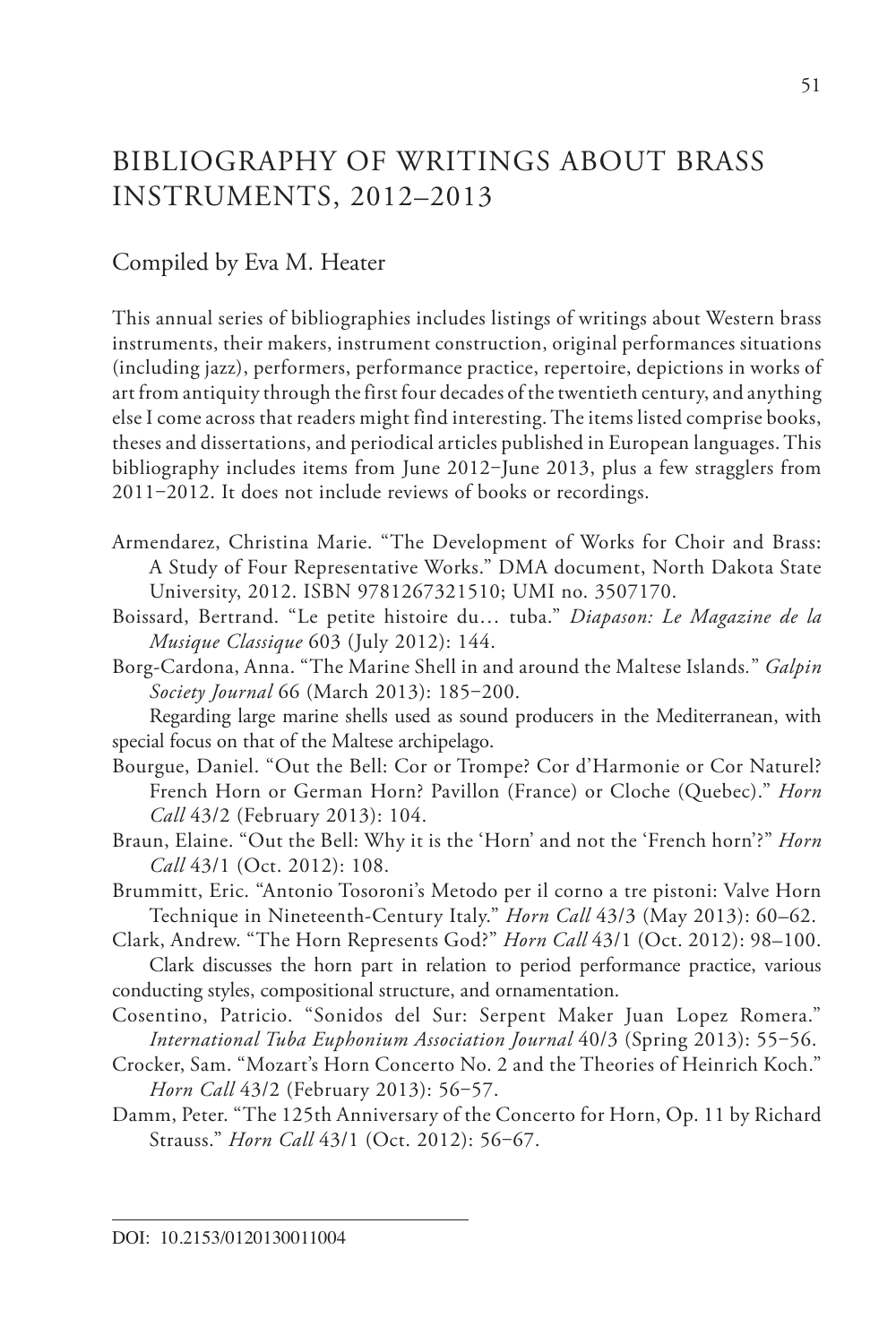- Dillon, Elizabeth Maddock. "John Marant Blows the French Horn: Print, Performance, and the Making of Publics in Early African American Literature." In *Early African American Print Culture in Theory and Practice.* University of Pennsylvania Press, 2012, 318‒39. ISBN 9780812244250.
- Eisenberg, William. "The Stadtpfeifer: Gottfried Reiche and Bach's Leipzig Horn Parts." *Horn Call* 43/3 (May 2013): 56‒58.
- Farr, Ray. *The Distin Legacy: the Rise of the Brass Band in 19th Century Britain*. Newcastle upon Tyne, UK: Cambridge Scholars Publishing, 2013. ISBN 9781443842402.
- Fitch, Fabrice. "Agricola IXb: 'Je n'ay dueil,' for Solo Tenor Sackbut." *Early Music* 41/1 (2013): 138–39.
- Green, Helen. "Wind Instrumentalists in the Churches of Maximilian I's Augsburg." *Historic Brass Society Journal* 24 (2012): 25‒35.
- Haim, Albert. "Parlophone Records of *At the jazz band ball* by Bix Beiderbecke and His Gang." *IAJRC Journal* 45/4 (December 2012): 80‒83.
- Heater, Eva M. "Bibliography of Writings about Historic Brass Instruments 2011‒2012." *Historic Brass Society Journal* 24 (2012): 175‒82.
- Herbert, Trevor, and Helen Barlow. *Music & the British Military in the Long Nineteenth Century*. Oxford, UK; New York: Oxford University Press, 2013. ISBN 9780199898312.
- Holczinger, Attila. "Edel, zart, fein: Corno gentile." *Das Orchester* 60/3 (March 2012): 66. About the *corno gentile*, a type of historical trumpet.
- Hostiou, Volny, and Pierre-Alain Stolarski. "Le serpent de Fribourg." *Larigot* 50 (October 2012): 12‒13.
- Hustad, Thomas. "Ruby Braff 's Surviving Recordings from his Early Days in Boston." *IAJRC Journal* 45/2 (June 2012): 9‒14.
- Jones, Keith Davies. "Joseph Serafin Alschausky 1879-1948." *International Trombone Association Journal* 40/3 (July 2012): 16‒22.

Kampmann, Bruno. "Le Musée de Kneller Hall*.*" *Larigot* 52 (July 2013): 4‒5.

———. "Le Serpentarium 2013." *Larigot* 52 (July 2013): 6‒7.

———. "L'Orchestre du Comte Adhemar de Foucault." *Larigot* 50 (October 2012): 5‒13.

Klaus, Sabine. "Vibrating Horn in B-flat." Historical Instrument Window. *International Trumpet Guild Journal* 37/3 (March 2013): 50.

A valve trumpet produced in circular form by George Butler in London, ca. 1860–65. It is currently in the Edinburgh University Collection of Historic Musical Instruments, inv. 6004.

———. "Contralto Saxhorn from the Private Collection of Robb Stewart in Arcadia, California." Historical Instrument Window. *International Trumpet Guild Journal* 37/1 (October 2012): 53.

———. "Flugelhorn in B-flat by Adolphe Sax." Historical Instrument Window. *International Trumpet Guild Journal* 37/2 (January 2013): 61.

———. "Cornet in B-flat by Jean Finck, Strasbourg, ca. 1840." Historical Instrument Window. *International Trumpet Guild Journal* 37/4 (June 2013): 38.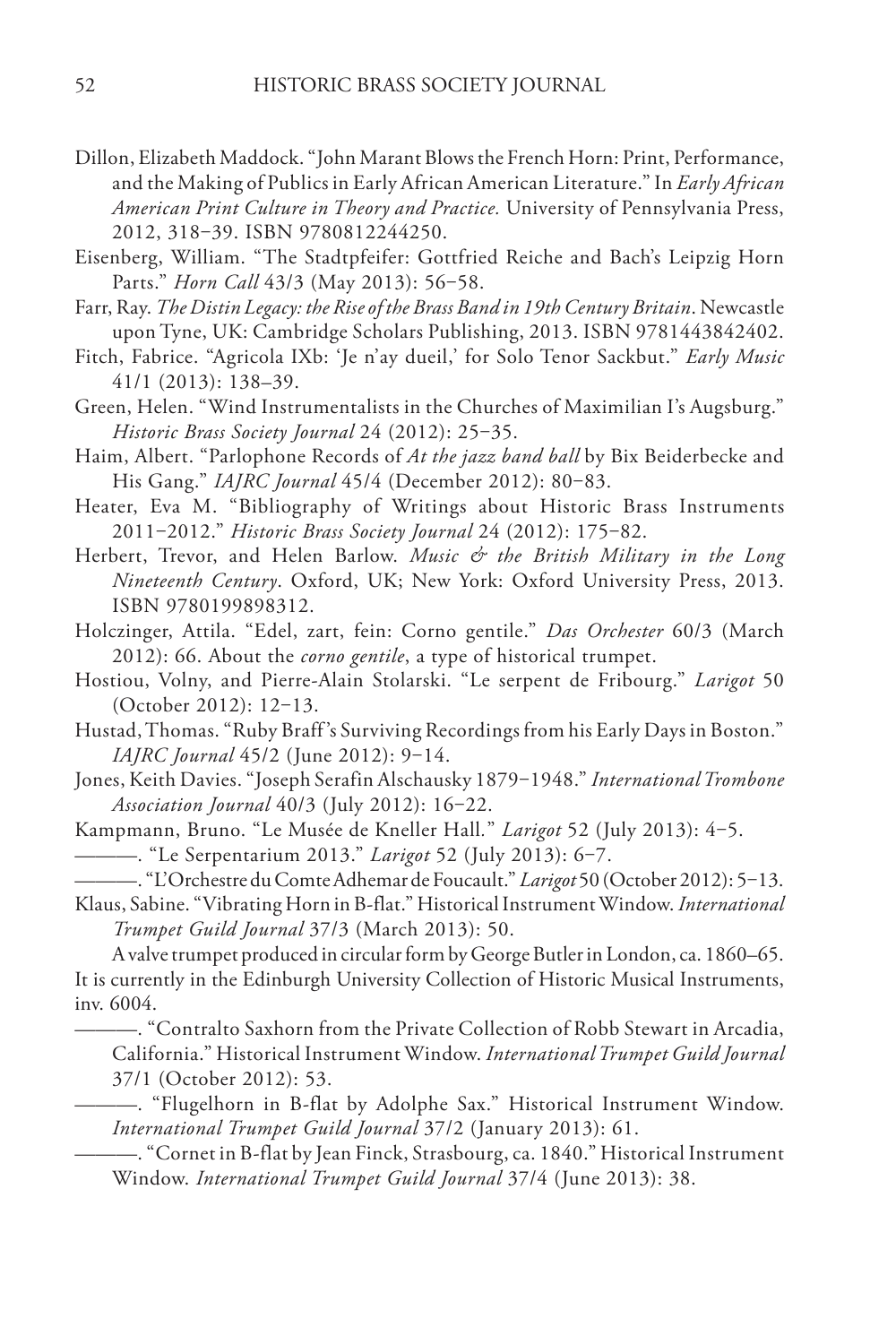#### HEATER 53

- Knudsvig, Peter. "Louid Klopfel, Gustav Heim, and the Legacy of American Classical Trumpeting." *International Trumpet Guild Journal* 36/4 (June 2012): 39‒43.
- Koehler, Elisa. "Did Mozart Hate the Trumpet?" *International Trumpet Guild Journal* 37/1 (October 2012): 51‒52, 57.

- Lapie, Raymond, and Jules Cerclier: "Un ténor de la trompette." *Larigot* 50 (October 2012): 7‒32.
- Largey, Michael. "Contested Brass: Tradition and Innovation in Haitian Rara." *Historic Brass Society Journal* 24 (2012): 159‒73.
- Leonard, Charlotte A. "The Capella Tradition in Practice: the Case of Andreas Hammerschmidt and Breslau." *Historic Brass Society Journal* 24 (2012): 77‒81.
- Lewis, H. M. "Wanda Pitman Yates: a Brief Stellar Career." *International Trumpet Guild Journal* 37/1(October 2012): 35‒40.
- Meucci, Renato. "Cesare Bendinelli: Some Recent Biographical Discoveries." *Historic Brass Society Journal* 24 (2012): 37‒60.
- Myers, Arnold. "How Different are Cornets and Trumpets**?"** *Historic Brass Society Journal* 24 (2012): 113‒128.
- Nottelmann, Karsten. "'Die Solo gab Leitgeb dazu'–Neues zu Mozarts Hornkonzerten." *Acta Mozartiana* 59/2 (December 2012): 123‒38.
- Pierre, Rene. "Jean Baptiste Coeffet (1784-1863) : Inventeur de l'Ophimonocleide." *Larigot* 52 (July 2013): 8‒13.
- Poper, Roy. "Trumpeter's Everest: Brandenburg Concerto No. 2 by J.S. Bach." *International Trumpet Guild Journal* 37/1 (October 2012): 70‒71, 80.
- Rose, Stephen. "Trumpeters and Diplomacy on the Eve of the Thirty Years War: The Album amicorum of Jonas Kröschel." *Early Music* 40/3 (2012): 379-92.
- Russell, William. "Daniel Purcell's *The Judgment of Paris* (1701)." *International Trumpet Guild Journal* 37/3 (March 2013): 67‒69.
- Savan, Jamie. "From Hornet to Cornett: In Search of the 'Missing Link'." *Historic Brass Society Journal* 24 (2012): 1‒23.
- Schaal, Hans-Jürgen. "Er erfand die Zukunft der Jazz." ("He Created the Future of Jazz.") *Neue Musikzeitung* 61/9 (2012): Special section, 10-11.

A profile of the jazz pioneer and trumpet player Louis Armstrong and his band, the Hot Fives.

- Schweikert, Norman. *The Horns of Valhalla: The Saga of the Reiter Brothers.* Gurnee, IL: WindSong Press, 2012. ISBN 9780615644363.
- Scott, Anneke. "'Measures to Wynde the Horn': Early Horn Notation." *The Consort: European Journal of Early Music* 69 (Summer 2013): 20–39.
- Shamu, Geoffrey. "Inventing the Warm-up: Merri Franquin's 'Principles of Study'." *Historic Brass Society Journal* 24 (2012): 129–57.
- Shifrin, Ken and Michael Hall: "The Golden Age of the Baroque Solo Trombone." *International Trombone Association Journal* 40/2 (April 2012): 10–11.

<sup>———. &</sup>quot;The Second International Historic Brass Symposium." *International Trumpet Guild Journal* 37/3 (March 2013): 32‒36.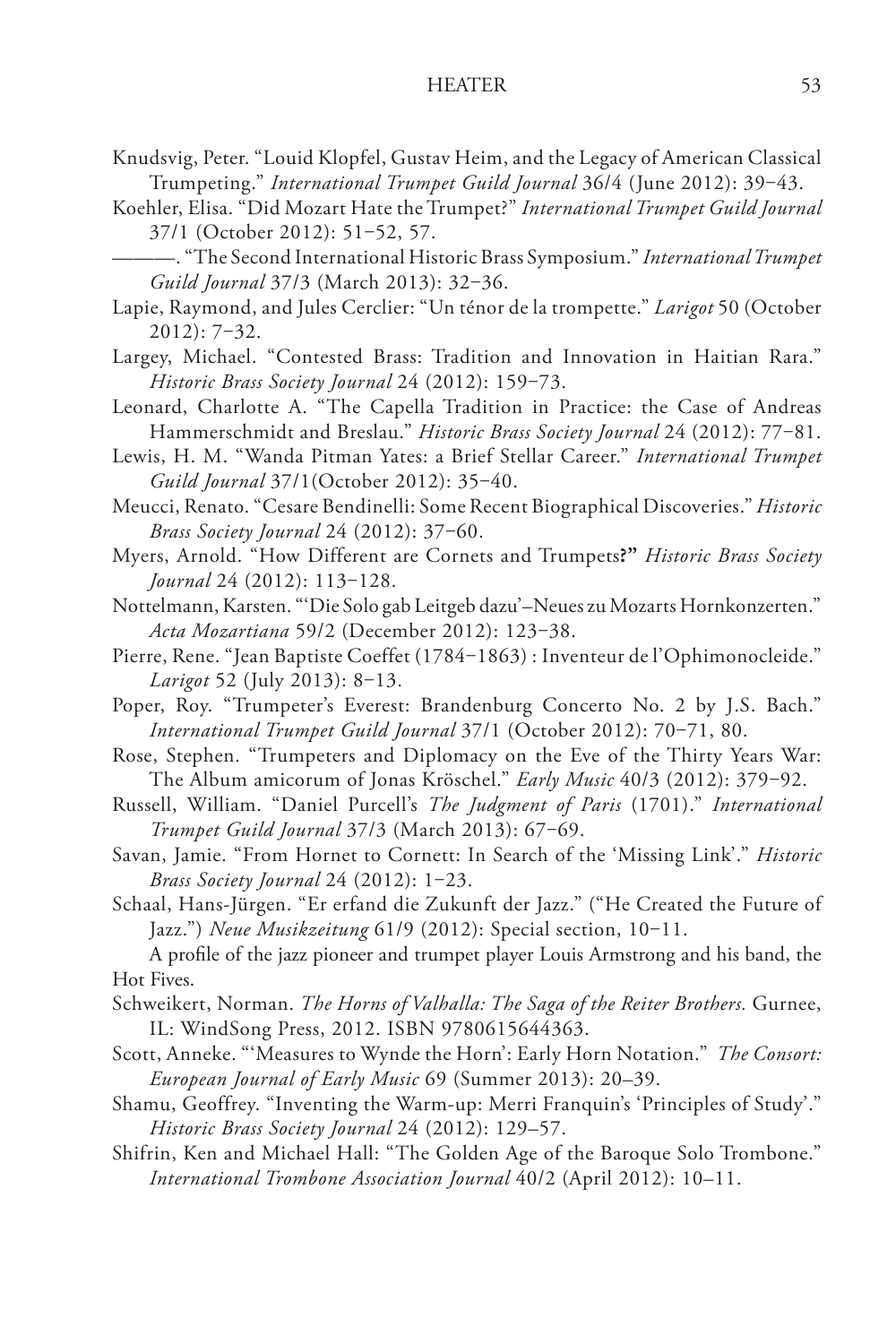- Smith, Bryant W. "Mormon Brass Bands and the Westward Migration, 1830–1920, Including an Edition and Transcription of 'The Capstone March' by Charles John Thomas." D.A. document, University of Northern Colorado, 2012. ISBN 9781267962874; UMI no. 3555127.
- Spell, Clint. "Trumpet in high E-Flat." Historical Instrument Window. *International Trumpet Guild Journal* 36/3 (March 2012): 40.

The instrument was made by E.G. Wright, Boston, ca. 1845. It is currently housed at the Musical Instruments Museum in Phoenix, Arizona as no. T2008.15.135. It was formerly in the Fiske Collection at the Claremont University Consortium.

- Tinnin, Randy. "Dauverné's dilemma." *International Trumpet Guild Journal* 37/4 (June 2013): 7–14.
- Tomes, Frank, Sabine Klaus, and Arnold Myers. "Shaw, Köhler & the Disc Valve in Britain." *Galpin Society Journal* 66 (March 2013): 99–116, 272–73, 276.
- Treadaway, Francesca. "Haydn's Trumpet Concerto." *Music Teacher* 91/5 (May 2012): 49.

Tunnell, Michael. "The Kentucky Baroque Trumpets' role in Spielberg's film *Lincoln*." *International Trumpet Guild Journal* 37/4 (June 2012): 45–46.

- Vemhettes, Dan. "Ernest Coycault (1884–1940)." *IAJRC Journal* 45/2 (June 2012): 26–31. Profiles the ragtime cornet player Ernest Coycault.
- Verdie, Jean-Claude. "Les cors viennois." *Larigot* 50 (October 2012): 3.

Vereecke, Hannes W., Bernadette Fruhmann, and Manfred Schreiner. "The Chemical Composition of Brass in Nuremberg Trombones of the Sixteenth Century." *Historic Brass Society Journal* 24 (2012): 61–75.

Visser, Sjoerd. "De fantasias van De Selma." *De fagot: Tijdschrift voor faggotisten* 10 (May 2013): 12–13.

A brief biography of Bartolomé de Selma (d. 1616), the Spanish sackbut player and dulcian builder, and the father of Bartolomé de Selma y Salaverde (ca. 1580–1640). His fantasias for bass instrument and basso continuo are discussed and the question whether the pieces were composed for the dulcian or an early bassoon is addressed.

- Watel, Denis. "Facteurs d'Instruments et Luthiers a Lyon en 1840." *Larigot* 52 (July 2013): 17–21.
- ———. "Vente de l'atelier du facteur Marzoli sale des ventes a Paris le 16 fevrier 1866." *Larigot* 52 (July 2013): 28–31.
- West, Jeremy. "Celebrating Giovanni Gabrieli." *Musica Antiqua: Quarterly Early Music Magazine* 1 (October–December 2012): 33.

Discusses the brass music of Gabrieli, and His Majesty's Sagbuts & Cornetts.

### **Some Thoughts on Research**

Because of a family emergency, I had to compose the bulk of this bibliography not by going to each journal and perusing, but by searching online using databases such as *Dissertations and Theses* (ProQuest), *RILM*, and *Music Index*. I can assure readers